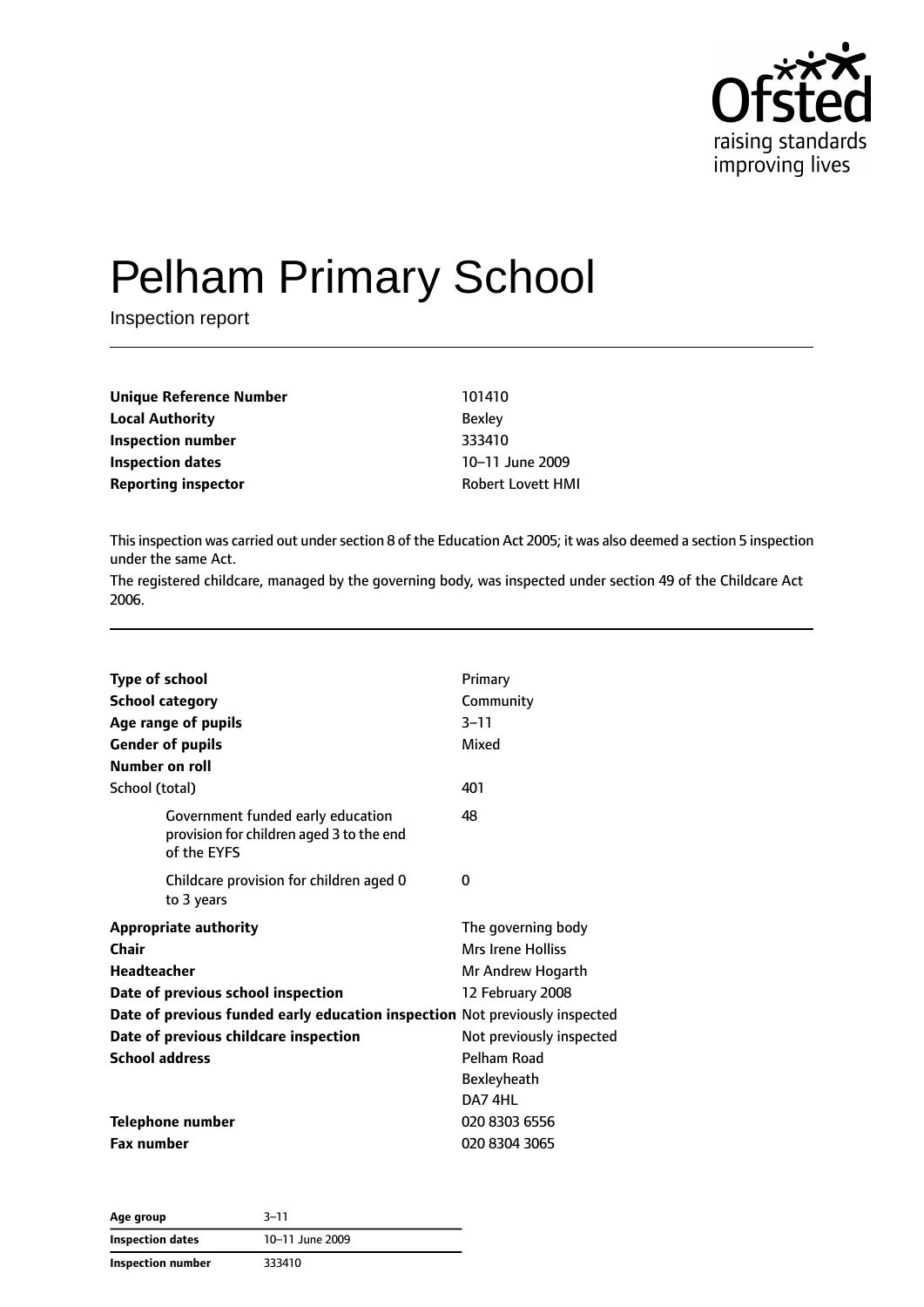.

<sup>©</sup> Crown copyright 2009

Website: www.ofsted.gov.uk

This document may be reproduced in whole or in part for non-commercial educational purposes, provided that the information quoted is reproduced without adaptation and the source and date of publication are stated.

Further copies of this report are obtainable from the school. Under the Education Act 2005, the school must provide a copy of this report free of charge to certain categories of people. A charge not exceeding the full cost of reproduction may be made for any other copies supplied.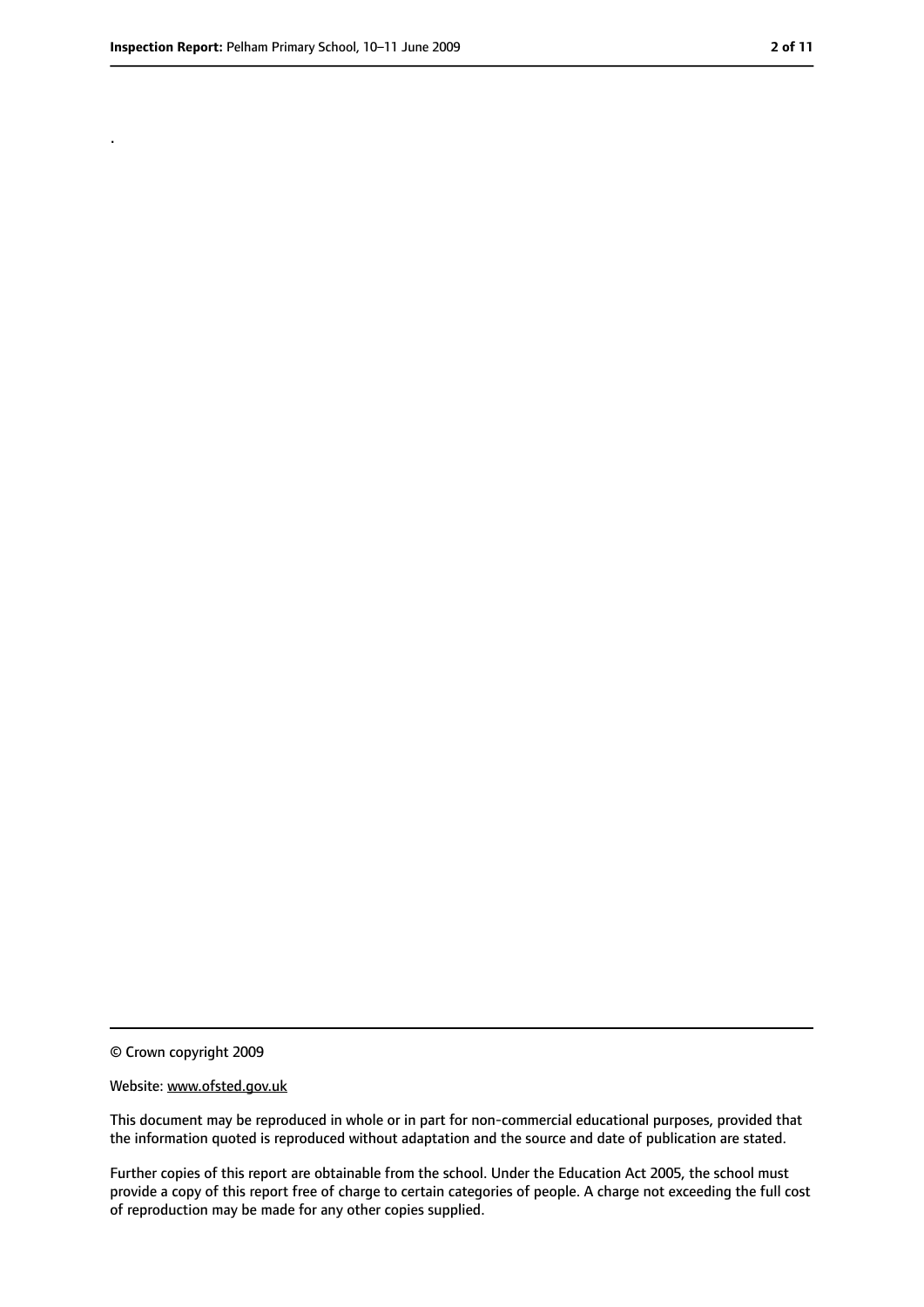# **Introduction**

The inspection was carried out by one of Her Majesty's Inspectors and an additional inspector.

#### **Description of the school**

The school is larger than most primary schools. Following two years of falling rolls, admissions are now rising. The proportion of pupils who speak a first language other than English is about half that found nationally but is rising, as is the proportion of pupils from minority ethnic groups. When Pelham Primary School was last inspected in February 2008, it required special measures because it was failing to give its pupils an acceptable standard of education. This is the fourth monitoring visit since then. The current headteacher joined the school on a full-time basis at the beginning of the summer term 2008. The Early Years Foundation Stage comprises a Nursery and two Reception classes. The Hearing Impairment Unit (HIU) caters for up to 13 pupils with severe to profound hearing loss. It is the only primary HIU provision in Bexley and is due to expand in the near future.

#### **Key for inspection grades**

| Grade 1 | Outstanding  |
|---------|--------------|
| Grade 2 | Good         |
| Grade 3 | Satisfactory |
| Grade 4 | Inadequate   |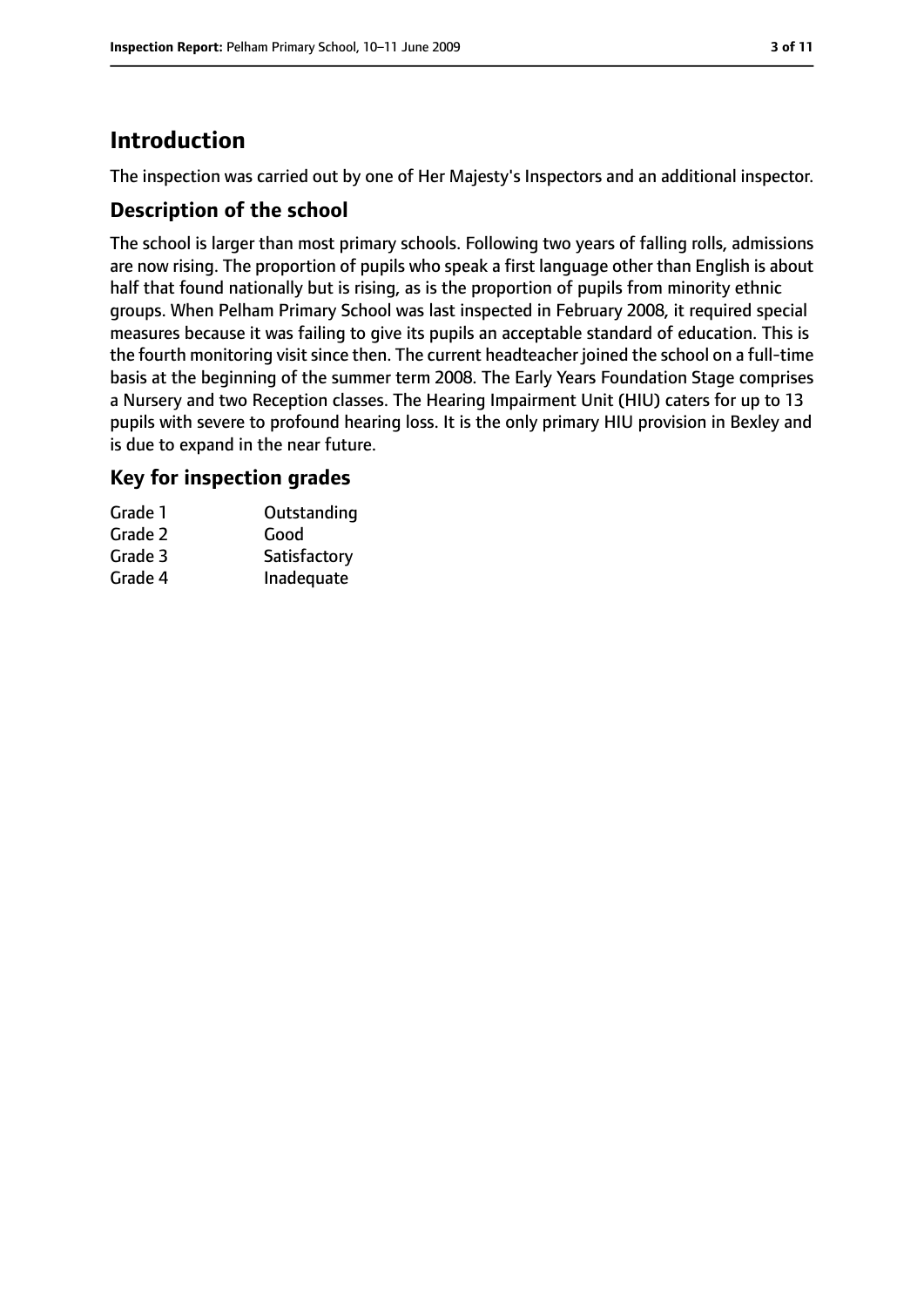# **Overall effectiveness of the school**

#### **Grade: 3**

One of the headteacher's favourite phrases is 'onwards and upwards' and this accurately describes the school's journey over the last 14 months. Pupils and parents are united in saying that thisis an improving school and the inspection team is delighted to agree! The whole school community has worked together to ensure that the weaknesses identified at the time of the last inspection have been addressed effectively and the strengths built on. As a result, the school is now satisfactory.

In accordance with section 13 (4) of the Education Act 2005, Her Majesty's Chief Inspector is of the opinion that the school no longer requires special measures.

The school is led and managed well. The headteacher and deputy headteacher have been instrumental in bringing about improved pupil progress and rising standards. In order to achieve this, they have reinvigorated subject leadership and helped improve teaching and learning. The relatively new phase leaders, who are each responsible for one of the key stages, are enthusiastic and know their areas of responsibility well. They have developed consistent monitoring arrangements and are committed to raising standards further. The very effective HIU is led and managed well and makes a significant contribution to the life of the school. Governance is good. Governors are increasingly well informed and better able to hold the school to account for raising standards. The school knows its strengths and weaknesses well. Its self-evaluation is detailed and accurate and sets appropriate priorities for improvement. For instance, the school has rightly identified raising the attainment of more able pupils and improving pupils' writing skills as priorities. However, self-evaluation and improvement planning do not always link the actions the school takes to their impact on standards sufficiently clearly. The school has made good use of the effective support provided by the local authority.

Children enter the Nursery with levels of skills and knowledge which are broadly as one would expect for their age. They make satisfactory progress in the Early Years Foundation Stage and enter Year 1 with standards which are average. In Years 1 and 2, pupils' progress has also improved and is now satisfactory, so that pupils attain standards in reading, writing, mathematics and science which are broadly average. This represents a significant rise in standards. The most noticeable improvement can be seen in writing. In Years 3 to 6, improved teaching and learning are also reflected in rising standards. In 2007 and 2008, standards were significantly below average. Standards are now broadly average. However, in English, mathematics and science, there are insufficient pupils reaching the higher Level 5 and in science, while standards have risen, they are lower than they should be.

Teaching and learning are good. Planning is thorough, and target setting and marking are significant strengths. Pupils are polite, enthusiastic and eager to help. They are very positive about improvements in the school and say that behaviour, enjoyment of lessons and attitudes to learning have all improved. As one pupil said, 'Lessons are great.' Pupils are enthusiastic about the improvements they see in the physical environment. They say the school is brighter, tidier and 'nicer to be in'. The school's recent survey of parents' and carers' views indicates high levels of support, and confidence. One wrote, 'The school has improved significantly over the last year', which represents the views of many. Not surprisingly, the school has a good capacity to improve.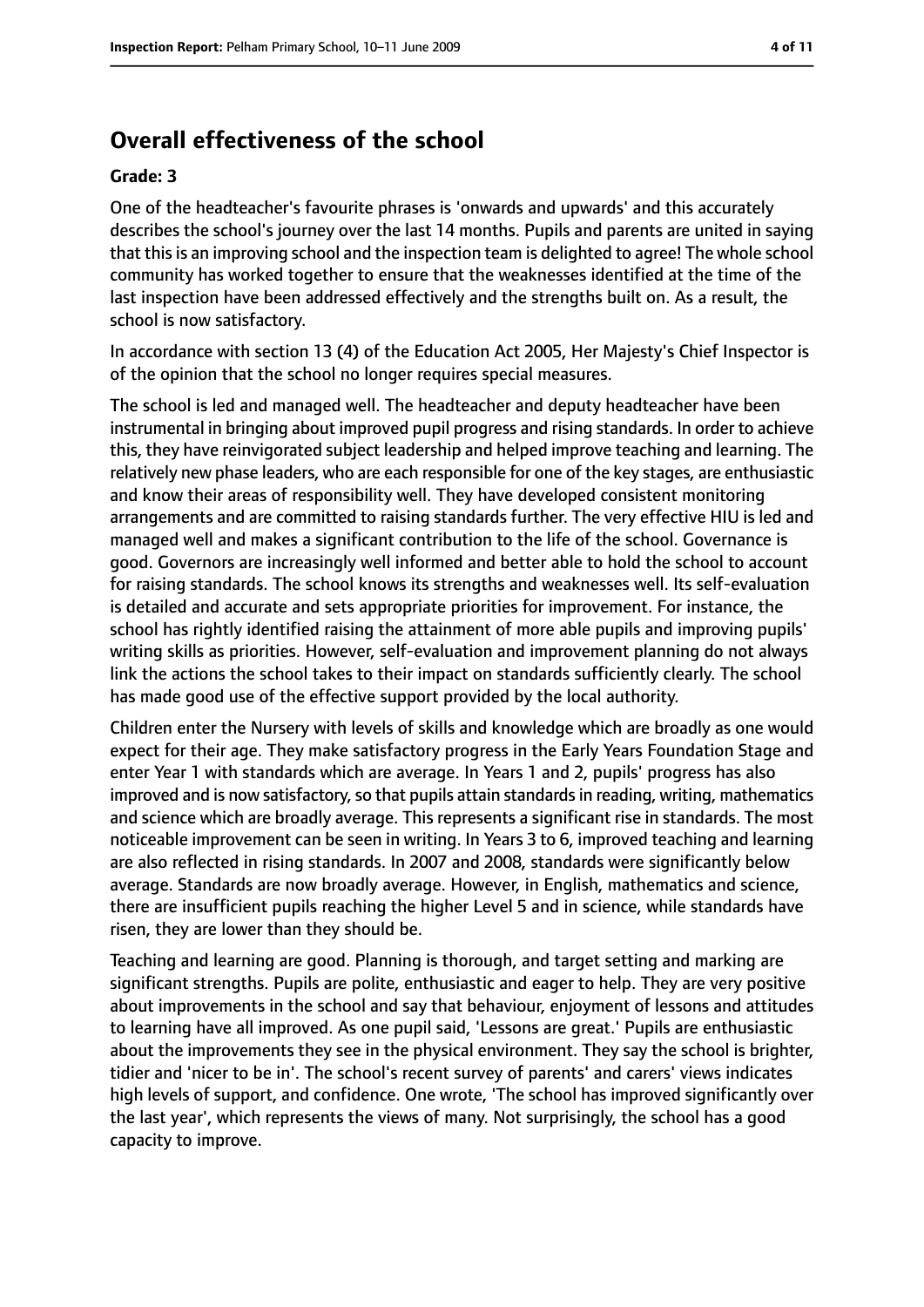# **Effectiveness of the Early Years Foundation Stage**

#### **Grade: 3**

Children settle quickly into school because staff create a welcoming environment and establish consistent routines. There are good relationships.

When children enter the Nursery, they have skills and knowledge similar to those of other three-year-olds. During the Early Years Foundation Stage, children make satisfactory progress and, by the end of Reception, most reach the expected levels across most areas of learning.

The curriculum provides an appropriate balance of teacher-directed activities and those children choose for themselves. Children get on well with each other and form good relationships with the adults who care for them. Indoor and outdoor activities, particularly the introduction to early language and literacy skills, are well planned in the Nursery, which provides a stimulating and interesting environment. Recent improvements to the outdoor provision for the Reception classes ensure that these children now have good access to all areas of learning. Teaching is satisfactory, but opportunities are sometimes missed to interact with children and extend their learning and speaking skills.

Children's progress is monitored through observational assessments that contribute effectively to the formal tracking process and inform planning. There have been significant improvements in provision, resulting in good personal development. While the Early Years Foundation Stage leader is now regularly analysing the progress children make, not all analysis is sufficiently detailed to give a clear picture of children's attainment. Leadership and management of the Early Years Foundation Stage is good.

#### **What the school should do to improve further**

- Increase the proportion of pupils reaching Level 5 in English, mathematics and science.
- Ensure the school's improvement plans and self-evaluation are more specific in linking actions to expected improvements in standards.

A small proportion of the schools whose overall effectiveness is judged satisfactory but which have areas of underperformance will receive a monitoring visit by an Ofsted inspector before their next section 5 inspection.

# **Achievement and standards**

#### **Grade: 3**

Children enter the Nursery with levels of skill and knowledge which are broadly in line with national expectations. They make satisfactory progress in the Early Years Foundation Stage and enter Year 1 with standards which are average. In Years 1 to 6, pupils' progress is now satisfactory, so that pupils attain standards which are broadly average. However, in English, mathematics and science there are insufficient pupils reaching the higher Level 5 and while standards in science have risen, they remain below average. Because they are well supported, pupils from the HIU make good progress.

# **Personal development and well-being**

#### **Grade: 2**

Pupils enjoy school and attendance is improving. They have positive attitudes to learning and most work hard in lessons. Pupils' spiritual, moral, social and cultural development is good.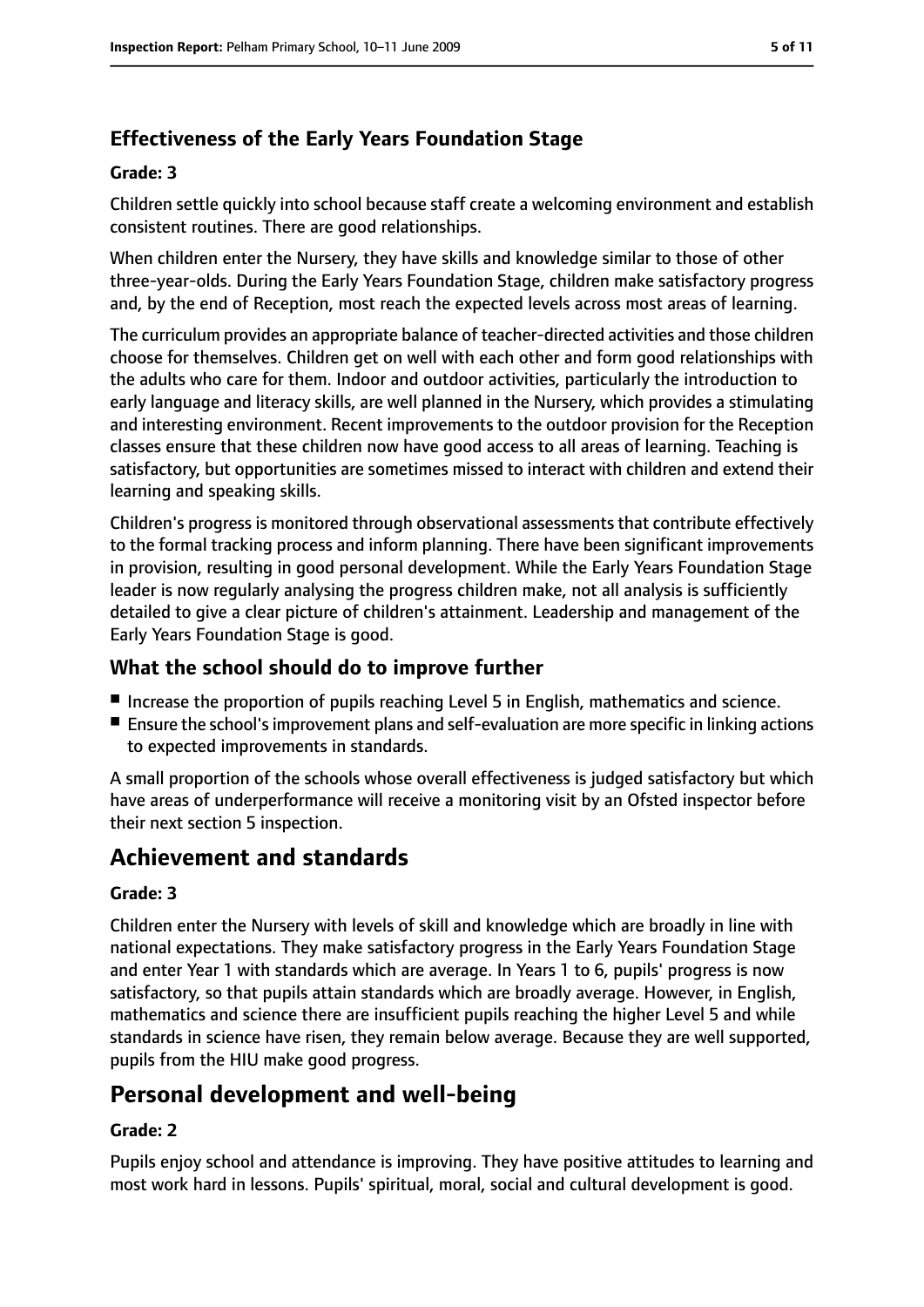Behaviour is good, although a small number of pupils find it difficult to manage their own behaviour without adult support. Pupils like the 'diamond' system for tracking their behaviour and think it works well. They get on well together and agree that bullying is rare. They feel safe in school and say that there is always an adult they can speak to if they have any concerns. Pupils have a good understanding of the importance of a healthy diet and of taking regular exercise. They make an effort to adopt healthy lifestyles and talk enthusiastically about taking part in physical activities. They are keen to take part in WOW, the 'walk to school on Wednesday' initiative. Pupils make a satisfactory contribution to the community. They are pleased that staff listen to, and act on, their ideas to help improve the school and cite the new cycle racks as an example.

# **Quality of provision**

#### **Teaching and learning**

#### **Grade: 2**

The quality of teaching has steadily improved since the time of the last inspection. Teaching and learning are now good. Teaching routines are very well established, which helps ensure that even when classes are taught by someone other than their usual teacher, the quality of teaching remains good. Detailed lesson plans identify a range of assessment opportunities and teachers make good use of on-going assessment during lessonsto modify the pace and content. Classrooms are bright, calm and orderly. Resources are well organised and readily accessible, which encourages a sense of independence in pupils. The good management of classes means that pupils generally settle quickly to their work and little time is wasted. Teaching is seen as a collaborative activity so that planning and classroom practice are readily shared with colleagues. The work of the learning support assistants supports learning well, particularly when pupils are working individually or as part of a small group. Good quality marking helps pupils understand how well they have done with respect to the learning objective of the lesson and how to improve further.

#### **Curriculum and other activities**

#### **Grade: 3**

The quality of the curriculum issatisfactory. Provision for English, mathematics, and information and communication technology is good. However, there is currently insufficient focus on science. The school is keen to develop a creative approach to learning, with a greater emphasis on links across the curriculum but it is too early to see the impact of these plans on provision across the school. Pupils from the HIU are well supported through good adaptations to the curriculum which ensure high levels of inclusion. Special events and visitors to school, such as the percussion workshops and cycling proficiency course which took place during the inspection, enrich learning well. There is an increasing number of after-school clubs and activities. Pupils say they enjoy these hugely and both pupils and parents welcome the greater range. One parent of a Year 1 pupil described the sports club for infants as 'fantastic'.

#### **Care, guidance and support**

#### **Grade: 2**

Pupils are well cared for and procedures to ensure that they are protected, safe and secure in school are rigorously applied. Safeguarding procedures meet government requirements. Good support is provided for the increasing proportion of pupils who are new to English. Systems to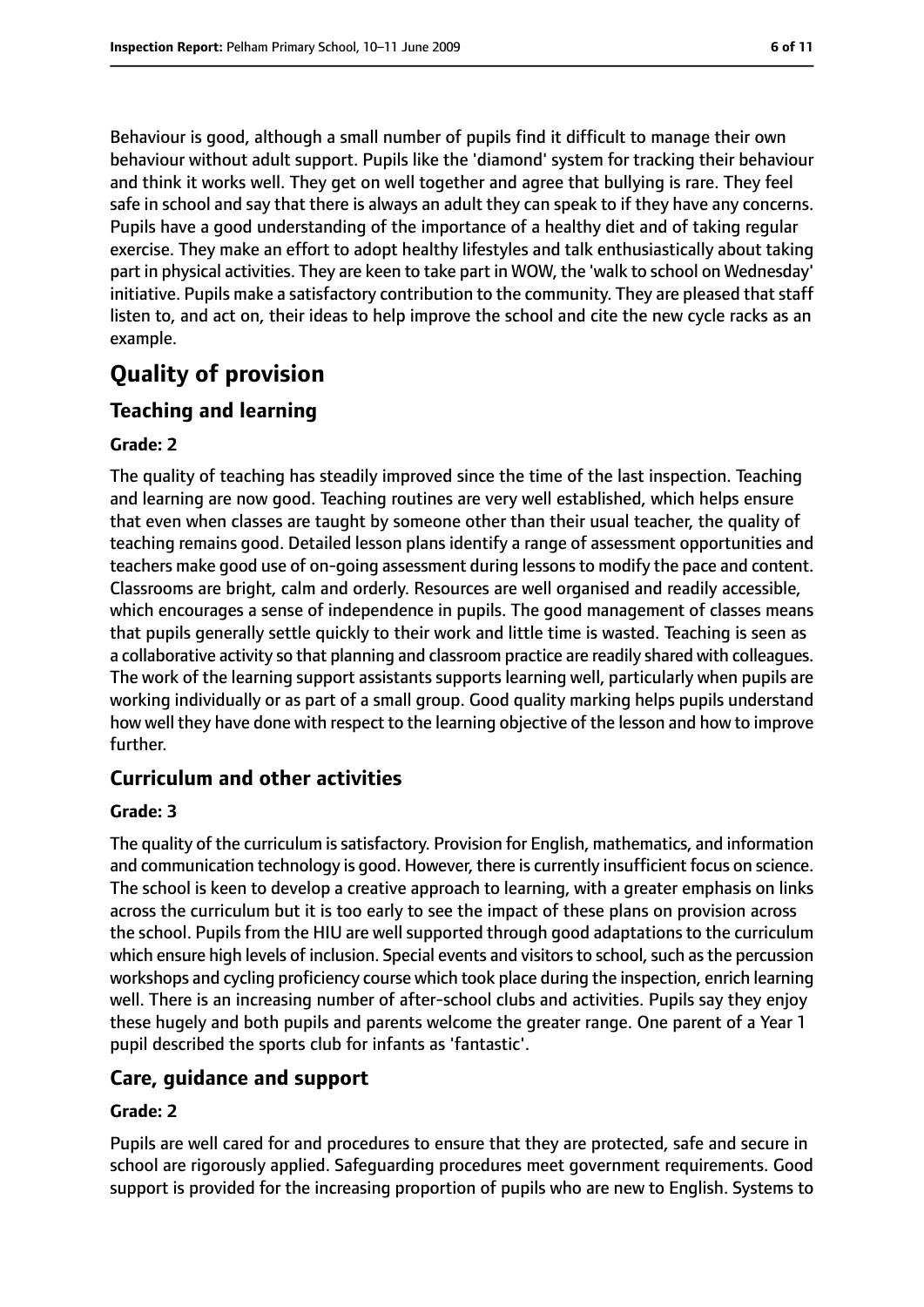assess and monitor pupils' attainment and progress are good. Teachers have a clear overview of how each pupil is doing. Information is used well to identify and support pupils who need extra help. Pupils are fully aware of their learning targets which, along with the good quality of teachers' marking, gives them a clear picture of what they can do and how to improve their work. They say that they feel a sense of achievement in striving for and achieving these targets.

## **Leadership and management**

#### **Grade: 2**

The headteacher, ably supported by the deputy headteacher and other members of the leadership team, has been instrumental in putting in place many of the improvements which have resulted in rising standards. He has tackled underachievement with determination and commitment. There has been a rigorous focus on improving the quality of teaching and learning. Frequent lesson observations have identified where in the school the best teaching is to be found and ensured that this best practice is shared across all classes. As a result, the quality of teaching and learning has risen. Pupil review meetings, where teaching staff jointly discuss the progress pupils are making and plan strategies to address underachievement, have proved extremely successful. The resulting links to teachers' professional development represent very good practice. The school's arrangements for safeguarding pupils are rigorous and robust.

The school has made a satisfactory start to the promotion of community cohesion. While the school has a strong commitment to celebrating its place in a culturally diverse world, much of the provision is new and it is too early to see its full impact.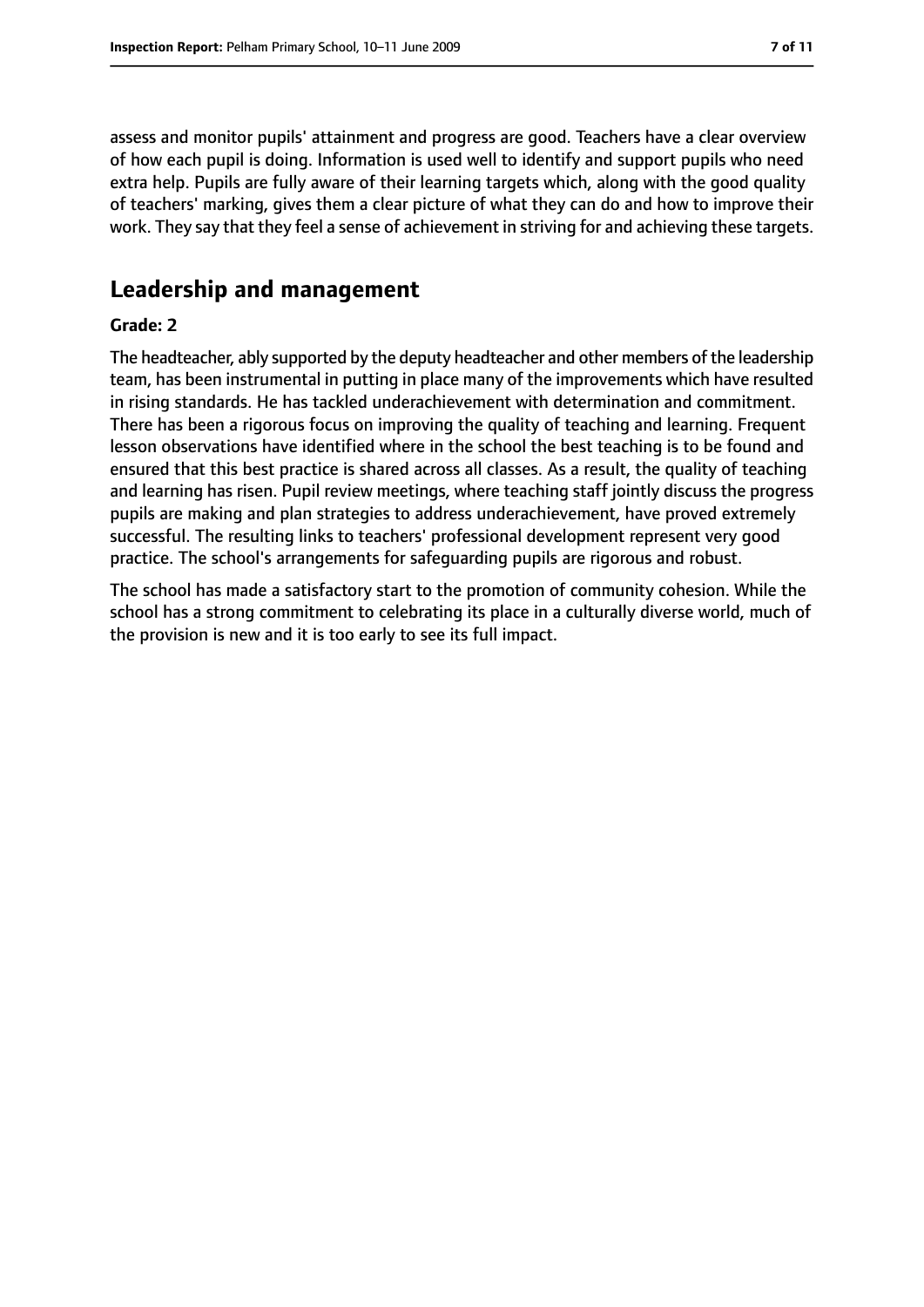**Any complaints about the inspection or the report should be made following the procedures set out in the guidance 'Complaints about school inspection', which is available from Ofsted's website: www.ofsted.gov.uk.**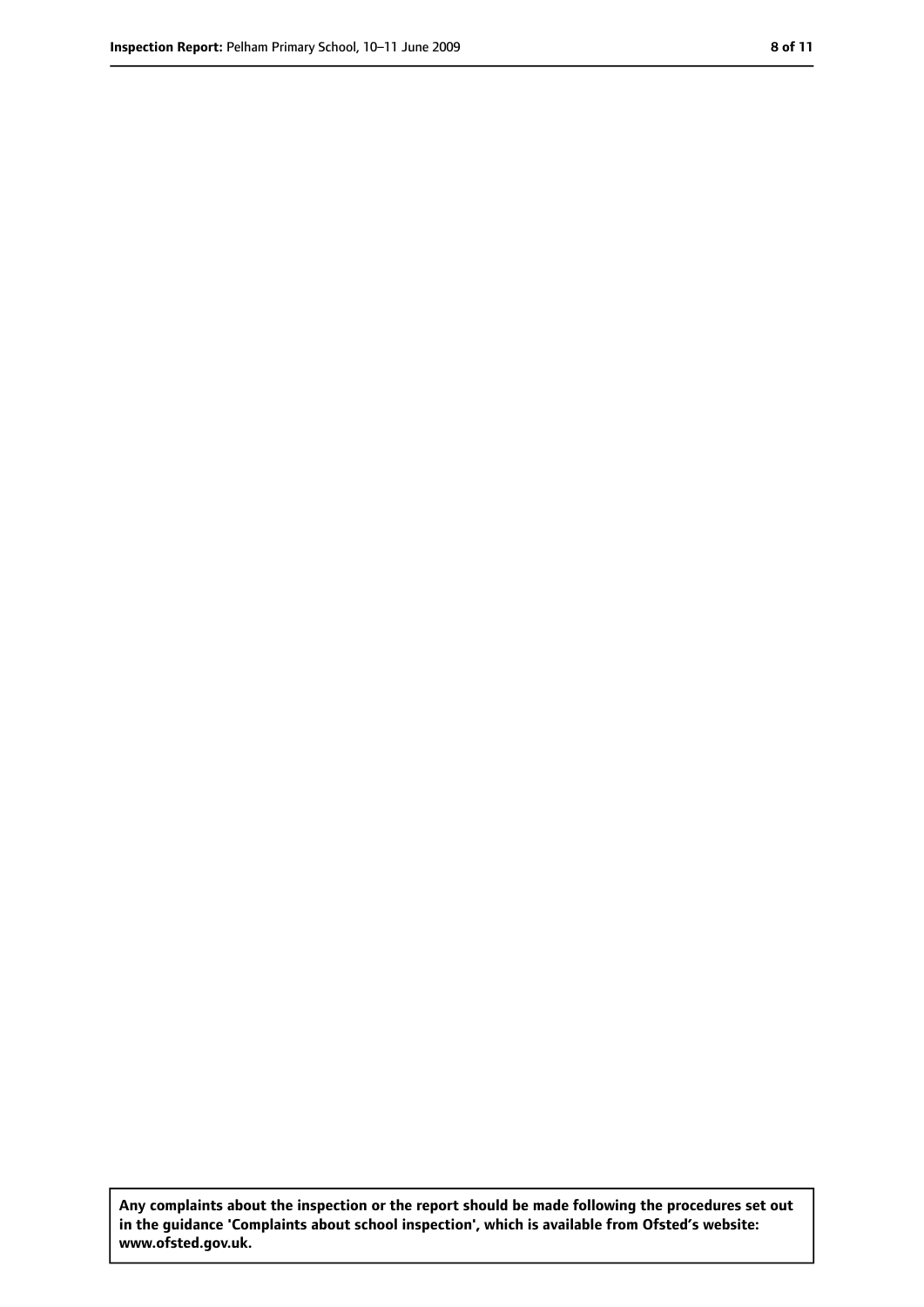# **Inspection judgements**

| key to judgements: grade 1 is outstanding, grade 2 good, grade 3 satisfactory, and ا | School         |
|--------------------------------------------------------------------------------------|----------------|
| arade 4 inadequate                                                                   | <b>Overall</b> |

#### **Overall effectiveness**

| How effective, efficient and inclusive is the provision of<br>education, integrated care and any extended services in meeting the<br>needs of learners? |     |
|---------------------------------------------------------------------------------------------------------------------------------------------------------|-----|
| Effective steps have been taken to promote improvement since the last<br>inspection                                                                     | Yes |
| How well does the school work in partnership with others to promote learners'<br>well being?                                                            |     |
| The capacity to make any necessary improvements                                                                                                         |     |

## **Effectiveness of the Early Years Foundation Stage**

| How effective is the provision in meeting the needs of children in the<br>l EYFS?            |  |
|----------------------------------------------------------------------------------------------|--|
| How well do children in the EYFS achieve?                                                    |  |
| How good are the overall personal development and well-being of the children<br>in the EYFS? |  |
| How effectively are children in the EYFS helped to learn and develop?                        |  |
| How effectively is the welfare of children in the EYFS promoted?                             |  |
| How effectively is provision in the EYFS led and managed?                                    |  |

#### **Achievement and standards**

| How well do learners achieve?                                                  |  |
|--------------------------------------------------------------------------------|--|
| $\vert$ The standards <sup>1</sup> reached by learners                         |  |
| How well learners make progress, taking account of any significant variations  |  |
| between groups of learners                                                     |  |
| How well learners with learning difficulties and/or disabilities make progress |  |

#### **Annex A**

<sup>&</sup>lt;sup>1</sup>Grade 1 - Exceptionally and consistently high; Grade 2 - Generally above average with none significantly below average; Grade 3 - Broadly average to below average; Grade 4 - Exceptionally low.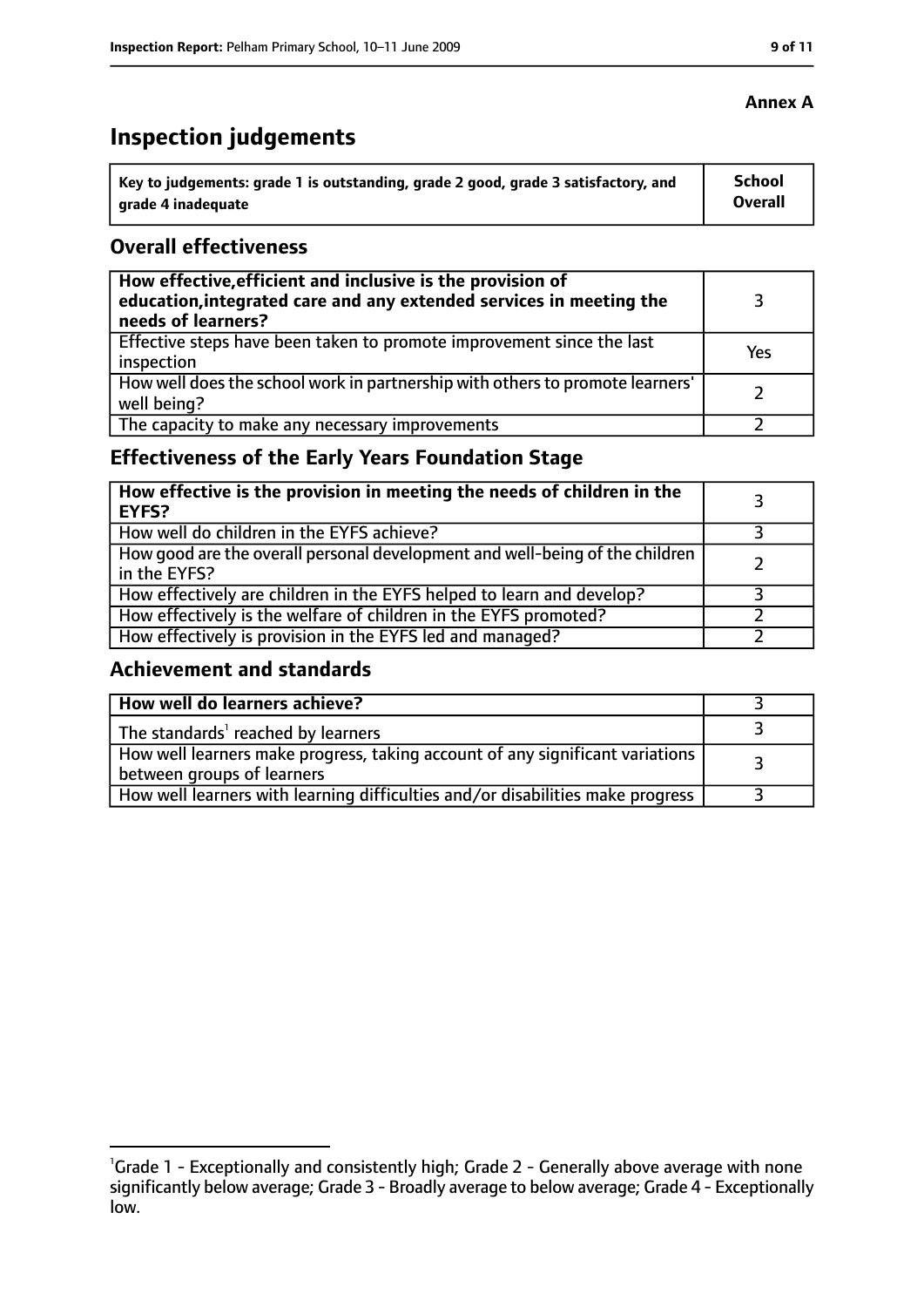## **Personal development and well-being**

| How good are the overall personal development and well-being of the<br>learners?                                 |  |
|------------------------------------------------------------------------------------------------------------------|--|
| The extent of learners' spiritual, moral, social and cultural development                                        |  |
| The extent to which learners adopt healthy lifestyles                                                            |  |
| The extent to which learners adopt safe practices                                                                |  |
| The extent to which learners enjoy their education                                                               |  |
| The attendance of learners                                                                                       |  |
| The behaviour of learners                                                                                        |  |
| The extent to which learners make a positive contribution to the community                                       |  |
| How well learners develop workplace and other skills that will contribute to<br>their future economic well-being |  |

# **The quality of provision**

| How effective are teaching and learning in meeting the full range of<br>learners' needs?                |  |
|---------------------------------------------------------------------------------------------------------|--|
| How well do the curriculum and other activities meet the range of needs and<br>  interests of learners? |  |
| How well are learners cared for, quided and supported?                                                  |  |

## **Leadership and management**

| How effective are leadership and management in raising achievement<br>and supporting all learners?                                              |     |
|-------------------------------------------------------------------------------------------------------------------------------------------------|-----|
| How effectively leaders and managers at all levels set clear direction leading<br>to improvement and promote high quality of care and education |     |
| How effectively leaders and managers use challenging targets to raise standards                                                                 |     |
| The effectiveness of the school's self-evaluation                                                                                               |     |
| How well equality of opportunity is promoted and discrimination eliminated                                                                      |     |
| How well does the school contribute to community cohesion?                                                                                      | 3   |
| How effectively and efficiently resources, including staff, are deployed to<br>achieve value for money                                          |     |
| The extent to which governors and other supervisory boards discharge their<br>responsibilities                                                  |     |
| Do procedures for safeguarding learners meet current government<br>requirements?                                                                | Yes |
| Does this school require special measures?                                                                                                      | No  |
| Does this school require a notice to improve?                                                                                                   | No  |